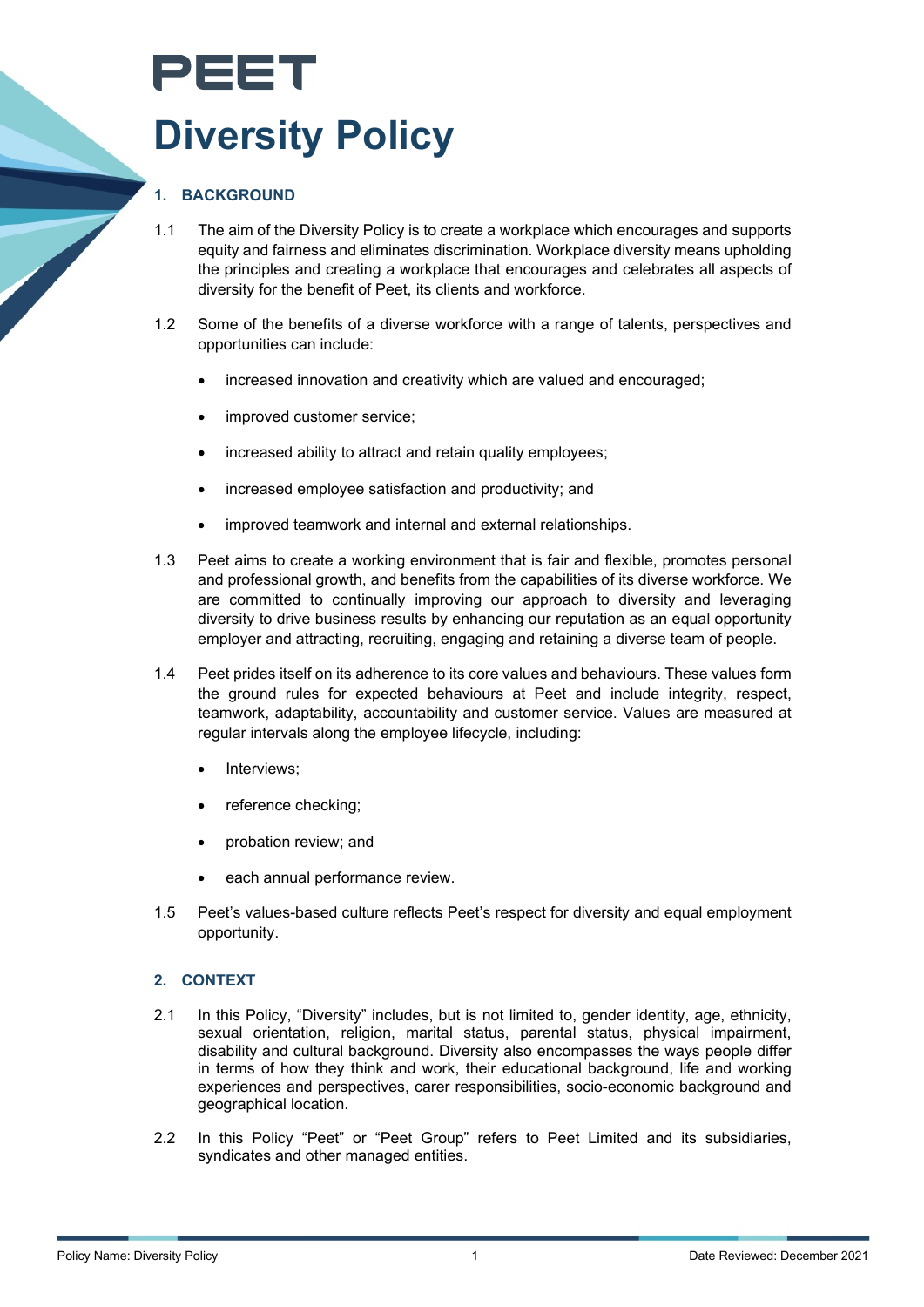2.3 This policy should be read in conjunction with other Peet policies, including the Equal Employment Opportunity Policy (Anti-discrimination, Harassment and Bullying), Grievance Policy and Procedure, Performance Management and Discipline Policy and Code of Conduct and Ethics.

#### **3. AIM**

- 3.1 The purpose of this policy is to:
	- outline a framework for Peet to achieve a workplace culture that respects and appreciates all employees;
	- articulate a workplace culture that recognises that employees at all levels of the company may have responsibilities outside the workplace;
	- communicate Peet's commitment to achieving a diverse and skilled workforce; and
	- communicate Peet's gender objectives as set by the Peet Limited Board ("Board"), and the processes in place to achieve these objectives.
- 3.2 To the extent practicable, Peet will address the recommendations and guidance provided in the ASX Corporate Governance Council's Corporate Governance Principles and Recommendations.

# **4. RECRUITMENT, SELECTION AND PROMOTION**

- 4.1 Peet's recruitment, selection and promotion processes ensure that decisions are merit based and focus on selecting the best person for the role. Peet is an equal opportunity employer and is committed to the recruitment, selection and promotion of employees and directors from a diverse pool of qualified candidates.
- 4.2 Peet often utilises the services of professional recruitment firms, who are briefed to identify and assess candidates from a diverse pool and to avoid discrimination.

#### **5. LEARNING & DEVELOPMENT**

- 5.1 Peet recognises that its single greatest asset is its workforce and is committed to supporting and encouraging the development of all employees. Employees are encouraged to have a development plan for review and monitoring to ensure their learning and development objectives are met. Leadership training is provided for emerging leaders at Peet to ensure their readiness for more senior level roles.
- 5.2 Peet has in place a Study Assistance and Training Policy that outlines its commitment to providing a positive learning environment, retaining a highly skilled workforce and supporting leadership capabilities. Such learning and development opportunities are particularly important in strengthening key talent within Peet.

#### **6. BOARD SELECTION PROCESS**

6.1 Refer to the Nomination Committee Charter.

# **7. MEASURABLE OBJECTIVES FOR BOARD TO ACHIEVE GENDER DIVERSITY**

7.1 In accordance with the Workplace Gender Equality Agency ("WGEA") guidelines, the Board has established measurable objectives for gender diversity.